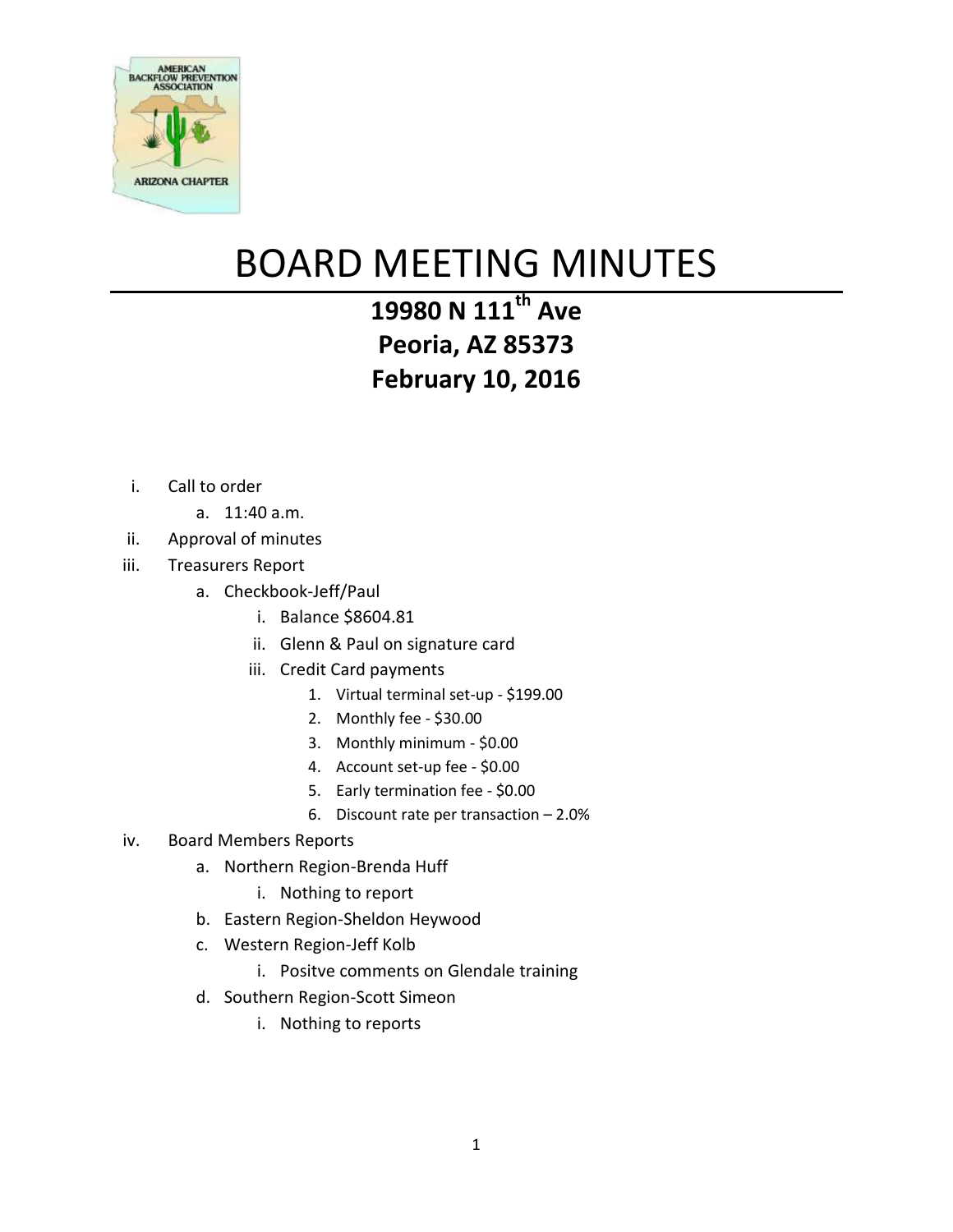

- v. Old Business
- vi. New Business
	- a. National Conference
		- i. Raffle Item donation
		- ii. Volunteer to attend
			- 1. Scott Simeon volunteered
				- a. Costs are higher than expected-not able to send anyone this year-email sent out
	- b. Updated Yearly Conference Information-Glenn
		- i. Discussion on giving free or discounted registration fees to the City of Chandler employees-Sheldon
			- 1. 5 guys attend for free
		- ii. April  $13^{\text{th}}$ 
			- 1. Vendor sign-ups-Sheldon
				- a. About 8 signed up so far
			- 2. Speakers and topics update-Glenn
				- a. The chapter has plaques that we can engrave and give out
				- b. Kathy to get name from Eduardo for engravers
			- 3. Food
				- a. Picnic Specialists Update-Paul
					- i. Sent deposit to company
			- 4. Promo gear for the conference and upcoming year
				- a. Mark Titus's donation
					- i. Banner on website in exchange for bag donation and chapter sign ups
						- 1. Board voted "for"
				- b. Ken's donation
					- i. Scott to talk to Ken
				- c. Finish picking items so bids can be obtained
					- i. Kathy sent out bids to a few companies